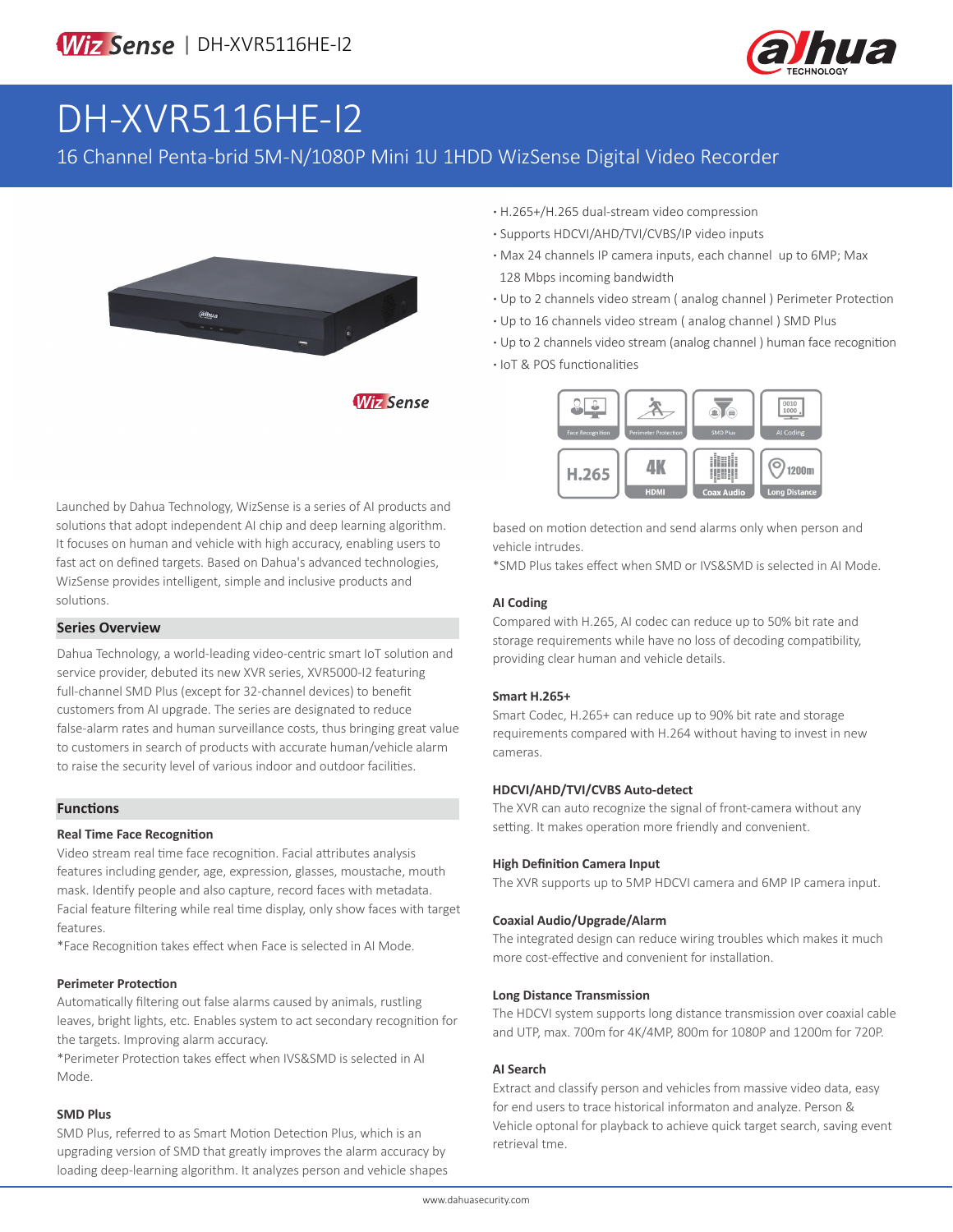## Wiz Sense | DH-XVR5116HE-I2

### **Technical Specification** System Main Processor Embedded Processor Operating System Embedded LINUX Perimeter Protection Performance 2 channels, 10 IVS for each channel Object classification Human/Vehicle secondary recognition for tripwire and intrusion AI Search Search by target classification (Human, Vehicle) Face Recognition Performance Max 12 face pictures/sec processing 2 channels video stream face recognition, only support analog camera Stranger Mode Detect strangers' faces (not in device's face database). Similarity threshold can be set manually. AI Search Up to 8 target face images search at same time, similarity threshold can be set for each target face image. Database Management Up to 10 face databases with 10,000 face images in total. Name, gender, birthday, address, certificate type, cerificate No., countries&regions and state can be added to each face picture. Database Application Each database can be applied to video channels independently . Trigger Events<br>Alarm Out, PT7 Astivation ate Alarm Out, PTZ Activation, etc. SMD Plus Performance 16 channels AI Search Search by target classification (Human, Vehicle) Video and Audio Analog Camera Input 16 channels, BNC HDCVI Camera Input 5MP, 4MP, 1080P@25/30fps, 720P@50/60fps, 720P@25/30fps AHD Camera Input 5MP, 4MP, 1080P@25/30, 720P@25/30fps TVI Camera Input 5MP, 4MP, 1080P@25/30, 720P@25/30fps CVBS Camera Input PAL/NTSC IP Camera Input 16+8 channels, each channel up to 6MP Audio In/Out 16/1, RCA Two-way Talk Reuse audio in/out, RCA Recording Compression AI Coding/H.265+/H.265/H.264+/H.264 Resolution 5M-N, 4M-N, 1080P, 1080N, 720P, 960H, D1, CIF Record Rate Main stream: All channel 5M-N (1fps–10fps); 4M-N/1080P (1fps–15fps); 1080N/720P/960H/ D1/CIF (1fps–25/30fps) Sub stream: D1/CIF (1fps–15fps) Bit Rate 32 Kbps–6144 Kbps Per Channel Record Mode Manual, Schedule (General, Continuous), MD (Video detection: Motion Detection, Video Loss, Tampering), Alarm, Stop Record Interval  $1 - 60$  min (default: 60 min), Pre-record:  $1 s - 30 s$ , Postrecord: 10 s–300 s

í

| Audio Compression                  | G.711A, G.711U, PCM                                                                                                                                                                                      |  |  |
|------------------------------------|----------------------------------------------------------------------------------------------------------------------------------------------------------------------------------------------------------|--|--|
| Audio Sample Rate                  | 8 KHz, 16 bit Per Channel                                                                                                                                                                                |  |  |
| Audio Bit Rate                     | 64 Kbps Per Channel                                                                                                                                                                                      |  |  |
| Display                            |                                                                                                                                                                                                          |  |  |
| Interface                          | 1 HDMI, 1 VGA                                                                                                                                                                                            |  |  |
| Resolution                         | VGA: 1920 × 1080, 1280 × 1024, 1280 × 720<br>HDMI: 3840 × 2160, 1920 × 1080, 1280 × 1024, 1280 ×<br>720                                                                                                  |  |  |
|                                    | It changes to 1920 × 1080, 1280 × 1024, 1280 × 720<br>when Face or IVS&SMD is selected in AI Mode.                                                                                                       |  |  |
| Multi-screen Display               | When IP extension mode not enabled: 1/4/8/9/16<br>When IP extension mode enabled: 1/4/8/9/16/25                                                                                                          |  |  |
| <b>OSD</b>                         | Camera title, Time, Video loss, Camera lock, Motion<br>detection, Recording                                                                                                                              |  |  |
| Network                            |                                                                                                                                                                                                          |  |  |
| Interface                          | 1 RJ-45 Port (1000 MB)                                                                                                                                                                                   |  |  |
| Network Function                   | HTTP, HTTPS, TCP/IP, IPv4/IPv6, Wi-Fi, 3G/4G, SNMP,<br>UPnP, RTSP, UDP, SMTP, NTP, DHCP, DNS, IP Filter,<br>PPPoE, DDNS, FTP, Alarm Server, P2P, IP Search (Supports<br>Dahua IP camera, DVR, NVS, etc.) |  |  |
| Max. User Access                   | 128 users                                                                                                                                                                                                |  |  |
| Smart Phone                        | iPhone, iPad, Android                                                                                                                                                                                    |  |  |
| Interoperability                   | ONVIF 16.12, CGI Conformant                                                                                                                                                                              |  |  |
| Video Detection and Alarm          |                                                                                                                                                                                                          |  |  |
| Trigger Events                     | Recording, PTZ, Tour, Video Push, Email, FTP, Snapshot,<br><b>Buzzer and Screen Tips</b>                                                                                                                 |  |  |
| Video Detection                    | Motion Detection, MD Zones: 396 (22 × 18), Video Loss,<br>Tampering and Diagnosis                                                                                                                        |  |  |
| Alarm input                        | 16                                                                                                                                                                                                       |  |  |
| Relay Output                       | 3                                                                                                                                                                                                        |  |  |
| Playback and Backup                |                                                                                                                                                                                                          |  |  |
| Playback                           | 1/4/9/16<br>It changes to 1/4/9 split when Face or IVS&SMD is<br>selected in AI Mode.                                                                                                                    |  |  |
| Search Mode                        | Time /Date, Alarm, MD and Exact Search (accurate to<br>second)                                                                                                                                           |  |  |
| Playback Function                  | Play, Pause, Stop, Rewind, Fast play, Slow Play, Next<br>File, Previous File, Next Camera, Previous Camera, Full<br>Screen, Repeat, Shuffle, Backup Selection, Digital Zoom                              |  |  |
| Backup Mode                        | <b>USB Device/Network</b>                                                                                                                                                                                |  |  |
| Storage                            |                                                                                                                                                                                                          |  |  |
| Internal HDD                       | 1 SATA Port, up to 10TB capacity                                                                                                                                                                         |  |  |
| eSATA                              | N/A                                                                                                                                                                                                      |  |  |
| Auxiliary Interface                |                                                                                                                                                                                                          |  |  |
| <b>USB</b>                         | 2 USB Ports (1 USB 2.0, 1 USB 3.0)                                                                                                                                                                       |  |  |
| <b>RS485</b>                       | 1 Port, for PTZ Control                                                                                                                                                                                  |  |  |
| <b>RS232</b>                       | N/A                                                                                                                                                                                                      |  |  |
| Electrical                         |                                                                                                                                                                                                          |  |  |
| Power Supply                       | DC 12V/2A                                                                                                                                                                                                |  |  |
| Power Consumption<br>(Without HDD) | <12W                                                                                                                                                                                                     |  |  |